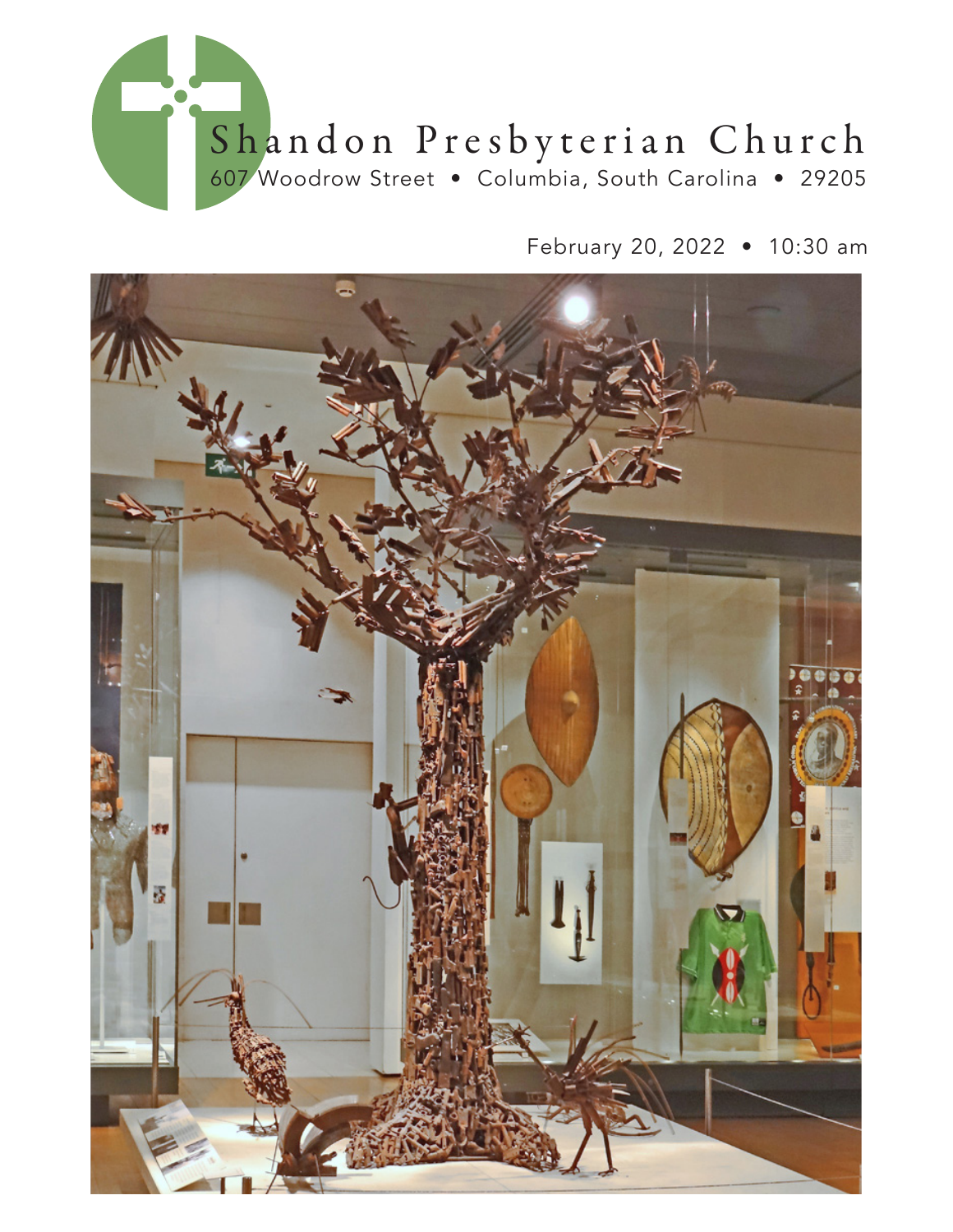## Welcome to Shandon Presbyterian Church

Whether you are a first-time visitor or a long-time member . . . Whether you are familiar with our traditions or find it all a bit strange . . . Whether you grew up Presbyterian or Baptist or Jewish or agnostic . . . Whether you are in search of comfort or wanting to be challenged . . .

Whatever reason brought you to worship today, you are welcome here. We take seriously Jesus' instructions to love God, love one another, and love our neighbors. We don't all look alike, act alike, or think alike. We don't all read the Bible the same way. We bring different questions and carry different burdens. But every week, we worship together as one unified community.

Our worship style is traditional and true to our Reformed heritage. At the same time, we seek to bring our faith into conversation with the world around us and the events of our lives. We sing with joy and we pray with honesty.

Hospitality is important and friendship is holy. That's why we enjoy fellowship and refreshments outside on the Church Lawn after worship. Please join us. We think you'll find us to be a warm, approachable group of people trying our best to live like Jesus teaches. If you're looking for a perfect church, we aren't it. We're real people, and we do the best we can, but we don't always get it right. We understand how much we all need grace in our lives. And we believe that God's love, which never gives up and never lets go, is for everyone. Including you.

There is a place for you here. Welcome home.

 Rev. Jenny McDevitt Senior Pastor

## Welcoming Children

Children are always welcome in worship! Families are welcome to sit anywhere in the Sanctuary, though little ones are often more engaged when they are able to see everything going on. We understand that children come fully equipped with wiggles, giggles, questions, and noises. Your child's presence among us is a gift. We include a time especially for children as part of each worship service. Child care is available in Room 107 for kindergartenaged children and younger, if that is your preference. For more information about children's and family ministries, contact Jackson Ringley at jringley@shandonpresbyterian.org.

### Interested in Joining?

If you'd like to be here in a more official capacity, we'd love for you to join SPC as a member. Everyone who is part of our communiy is treated the same. Joining isn't about special treatment, but rather about a commitment you make to following Jesus alongside others trying to do the same. New member gatherings take place several times a year. If you are interested in learning more, contact Rev. Jenny McDevitt at jmcdevitt@shandonpresbyterian.org.

## Current Covid-19 Protocols

At Shandon Presbyterian Church, your health and safety is extremely important to us. So, too, is the health and safety of our community. Presently, masks are required during all worship services. Eating and drinking takes place outdoors, where masks are optional. The most up-to-date studies have demonstrated that when masks are worn properly, singing is safe. While all of our seating is in use, social distancing between households is encouraged. Our worship services are still somewhat altered to accommodate this.

We love our neighbors and we believe these practices are the best way to put that love into action. Our paid staff are all fully vaccinated. We encourage vaccination for all who are eligible.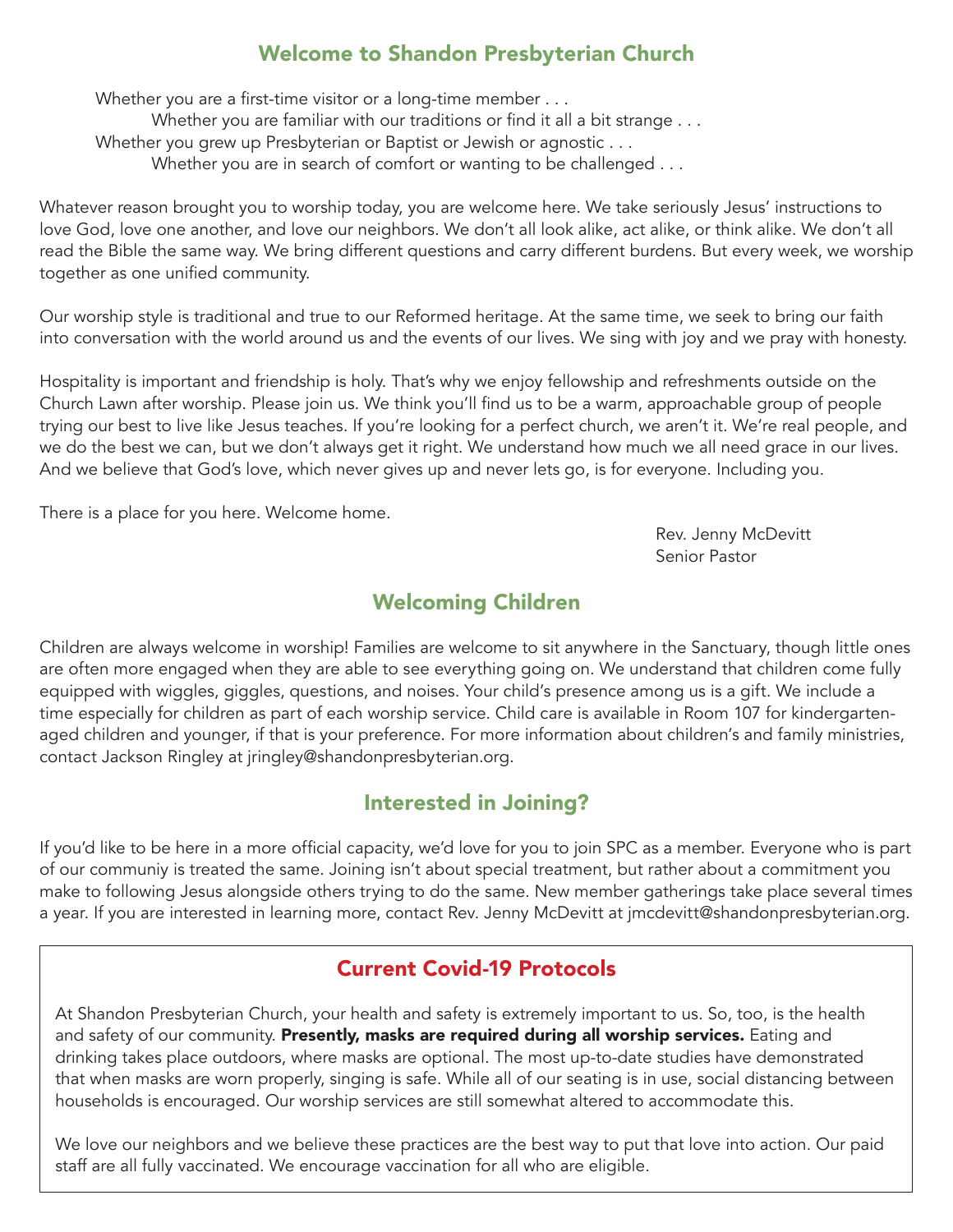# Gathering Around the Word

| My Jesus, I Love Thee<br>ARR. DAN FORREST                                                                                                                                                                                                                                                                                                                                                                      |
|----------------------------------------------------------------------------------------------------------------------------------------------------------------------------------------------------------------------------------------------------------------------------------------------------------------------------------------------------------------------------------------------------------------|
|                                                                                                                                                                                                                                                                                                                                                                                                                |
|                                                                                                                                                                                                                                                                                                                                                                                                                |
| The gospel is the story that saves us.                                                                                                                                                                                                                                                                                                                                                                         |
| It is the story of light and life,<br>of breath and spirit,<br>of fragility and brokenness and unending grace.                                                                                                                                                                                                                                                                                                 |
| It is the story of fisherman and outcasts,<br>of healers and healing,<br>of seeds and weeds and surprisingly good Samaritans.                                                                                                                                                                                                                                                                                  |
| It is the story of death and resurrection,<br>of living water and many rooms,<br>of hope and promises and love that never lets go.                                                                                                                                                                                                                                                                             |
| It is the story that brings us together<br>in moments when memory and mystery join hands<br>and everything ordinary becomes extraordinary.                                                                                                                                                                                                                                                                     |
| Let us tell the story!<br>Let us worship God!                                                                                                                                                                                                                                                                                                                                                                  |
| <b>Blessed Assurance, Jesus Is Mine!</b><br><b>ASSURANCE</b>                                                                                                                                                                                                                                                                                                                                                   |
|                                                                                                                                                                                                                                                                                                                                                                                                                |
| <b>Gracious God,</b><br>We were made to praise you,<br>but so often, we get in our own way:<br>our words feel inadequate,<br>our attention feels divided,<br>our fears crowd out our gratitude.<br>We doubt ourselves, and we doubt you.<br>We want to trust that everything will be okay;<br>we just don't know how.<br>When our faithfulness is too fragile,<br>help us to lean on yours.<br>(Silent prayer) |
|                                                                                                                                                                                                                                                                                                                                                                                                                |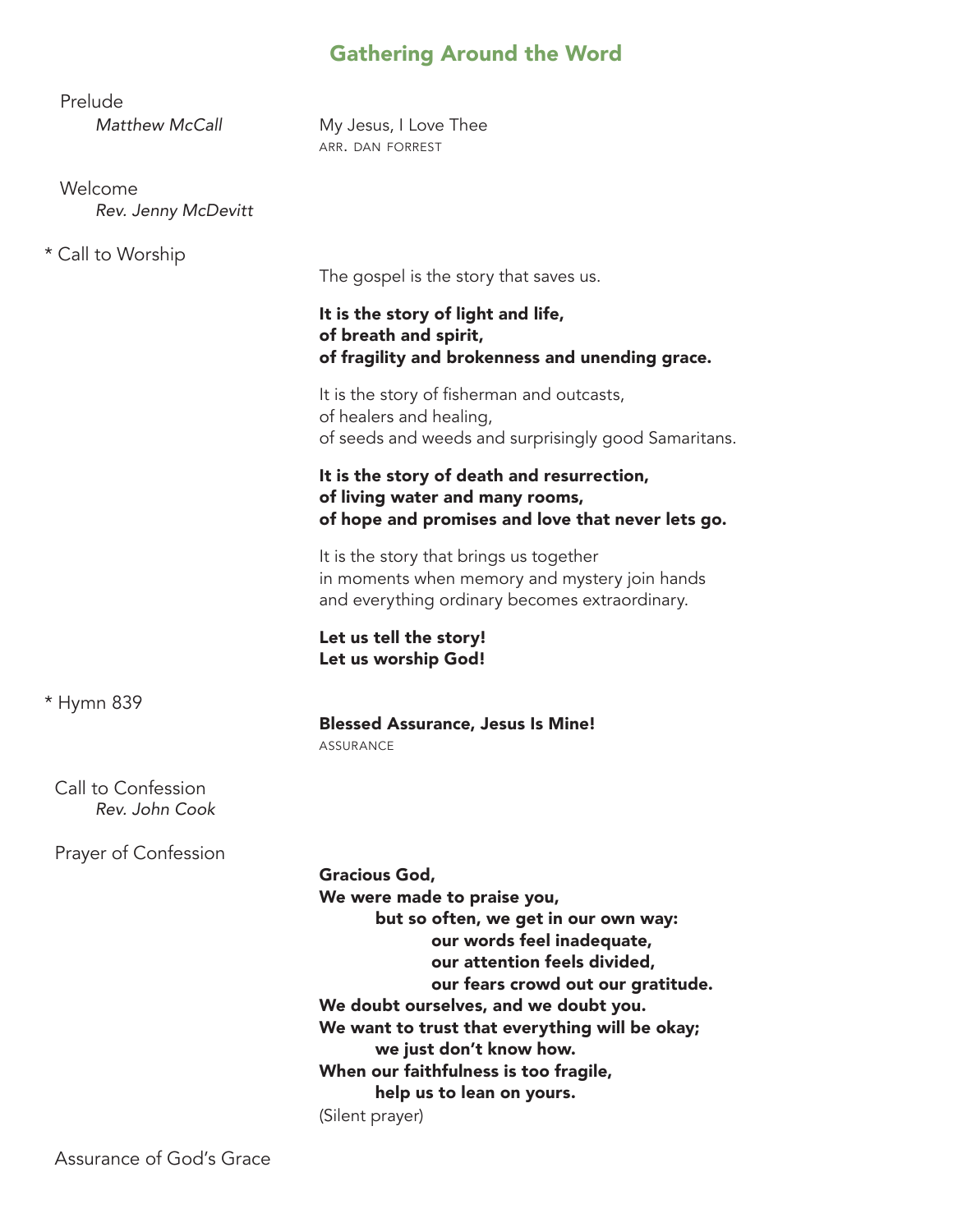Response

 Glory to God gloria (taizé)

 Glory to God, glory to God, glory in the highest! Glory to God, glory to God, alleluia, alleluia!

Passing of the Peace

 The peace of our Lord Jesus Christ be with you! And also with you!

## Proclaiming the Word

 The Word with Children *Jackson Ringley*

 Prayer for Illumination *Jim Gilchrist*

Scripture Lesson 

Mark 9:14-29

 When they came to the disciples, they saw a great crowd around them, and some scribes arguing with them. When the whole crowd saw him, they were immediately overcome with awe, and they ran forward to greet him. He asked them, 'What are you arguing about with them?' Someone from the crowd answered him, 'Teacher, I brought you my son; he has a spirit that makes him unable to speak; and whenever it seizes him, it dashes him down; and he foams and grinds his teeth and becomes rigid; and I asked your disciples to cast it out, but they could not do so.' He answered them, 'You faithless generation, how much longer must I be among you? How much longer must I put up with you? Bring him to me.' And they brought the boy to him. When the spirit saw him, immediately it threw the boy into convulsions, and he fell on the ground and rolled about, foaming at the mouth. Jesus asked the father, 'How long has this been happening to him?' And he said, 'From childhood. It has often cast him into the fire and into the water, to destroy him; but if you are able to do anything, have pity on us and help us.' Jesus said to him, 'If you are able! — All things can be done for the one who believes.' Immediately the father of the child cried out, 'I believe; help my unbelief!' When Jesus saw that a crowd came running together, he rebuked the unclean spirit, saying to it, 'You spirit that keep this boy from speaking and hearing, I command you, come out of him, and never enter him again!' After crying out and convulsing him terribly, it came out, and the boy was like a corpse, so that most of them said, 'He is dead.' But Jesus took him by the hand and lifted him up, and he was able to stand. When he had entered the house, his disciples asked him privately, 'Why could we not cast it out?' He said to them, 'This kind can come out only through prayer.'

 This is the Word of God for the people of God. Thanks be to God.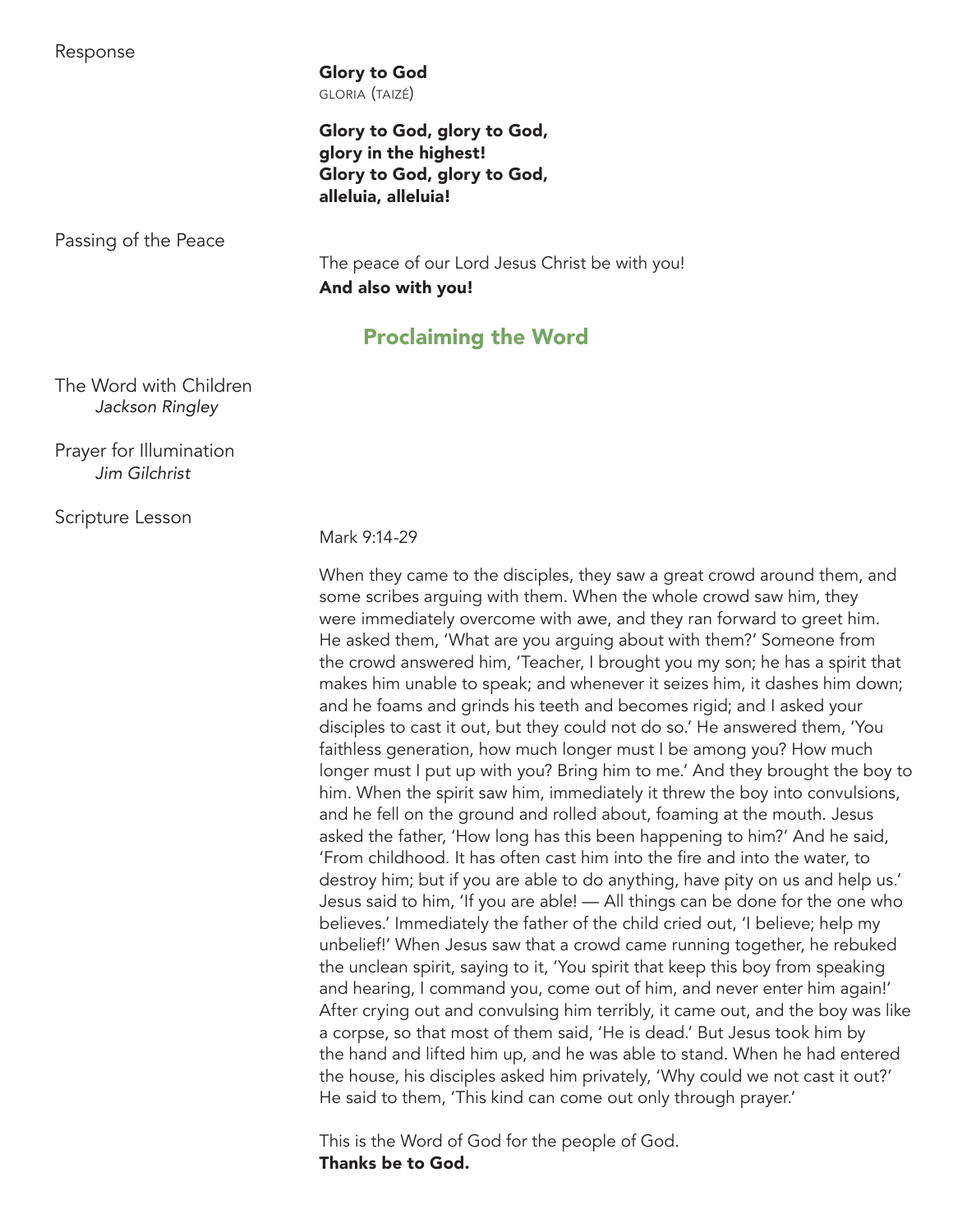# Responding to the Word

| * Affirmation of Faith |                                                                                                                                                                                                                                                                                                                                                                                                                                                                                                                                                                                                                                                                                                                |
|------------------------|----------------------------------------------------------------------------------------------------------------------------------------------------------------------------------------------------------------------------------------------------------------------------------------------------------------------------------------------------------------------------------------------------------------------------------------------------------------------------------------------------------------------------------------------------------------------------------------------------------------------------------------------------------------------------------------------------------------|
|                        | from the Northumbria Evening Prayer Liturgy                                                                                                                                                                                                                                                                                                                                                                                                                                                                                                                                                                                                                                                                    |
|                        | Lord, you have always given<br>bread for the coming day,<br>and though I am poor,<br>Today I believe.<br>Lord, you have always given<br>strength for the coming day<br>and though I am weak,<br>Today I believe.<br>Lord, you have always given<br>peace for the coming day,<br>and though I am of anxious heart,<br>Today I believe.<br>Lord, you have always kept<br>me safe in trials,<br>and now, weary as I am,<br>Today I believe.<br>Lord, you have always marked<br>the road for the coming day,<br>and though it may be hidden,<br>Today I believe.<br>Lord, you have always lightened<br>this darkness of mine,<br>and though the night is here,<br>Today I believe.<br>Lord, you have always spoken |
|                        |                                                                                                                                                                                                                                                                                                                                                                                                                                                                                                                                                                                                                                                                                                                |
|                        | when time was ripe,<br>and though you are silent now,<br>Today I believe.                                                                                                                                                                                                                                                                                                                                                                                                                                                                                                                                                                                                                                      |
| * Hymn 817             |                                                                                                                                                                                                                                                                                                                                                                                                                                                                                                                                                                                                                                                                                                                |
|                        | We Walk By Faith<br>DUNLAP'S CREEK                                                                                                                                                                                                                                                                                                                                                                                                                                                                                                                                                                                                                                                                             |
| Prayers of the People  |                                                                                                                                                                                                                                                                                                                                                                                                                                                                                                                                                                                                                                                                                                                |
| The Lord's Prayer      |                                                                                                                                                                                                                                                                                                                                                                                                                                                                                                                                                                                                                                                                                                                |
|                        | Our Father, who art in heaven, hallowed be thy name;<br>thy kingdom come, thy will be done,<br>on earth as it is in heaven.                                                                                                                                                                                                                                                                                                                                                                                                                                                                                                                                                                                    |
|                        | Give us this day our daily bread;<br>and forgive us our debts, as we forgive our debtors;<br>and lead us not into temptation,<br>but deliver us from evil.                                                                                                                                                                                                                                                                                                                                                                                                                                                                                                                                                     |
|                        | For thine is the kingdom, and the power, and the glory, forever. Amen.                                                                                                                                                                                                                                                                                                                                                                                                                                                                                                                                                                                                                                         |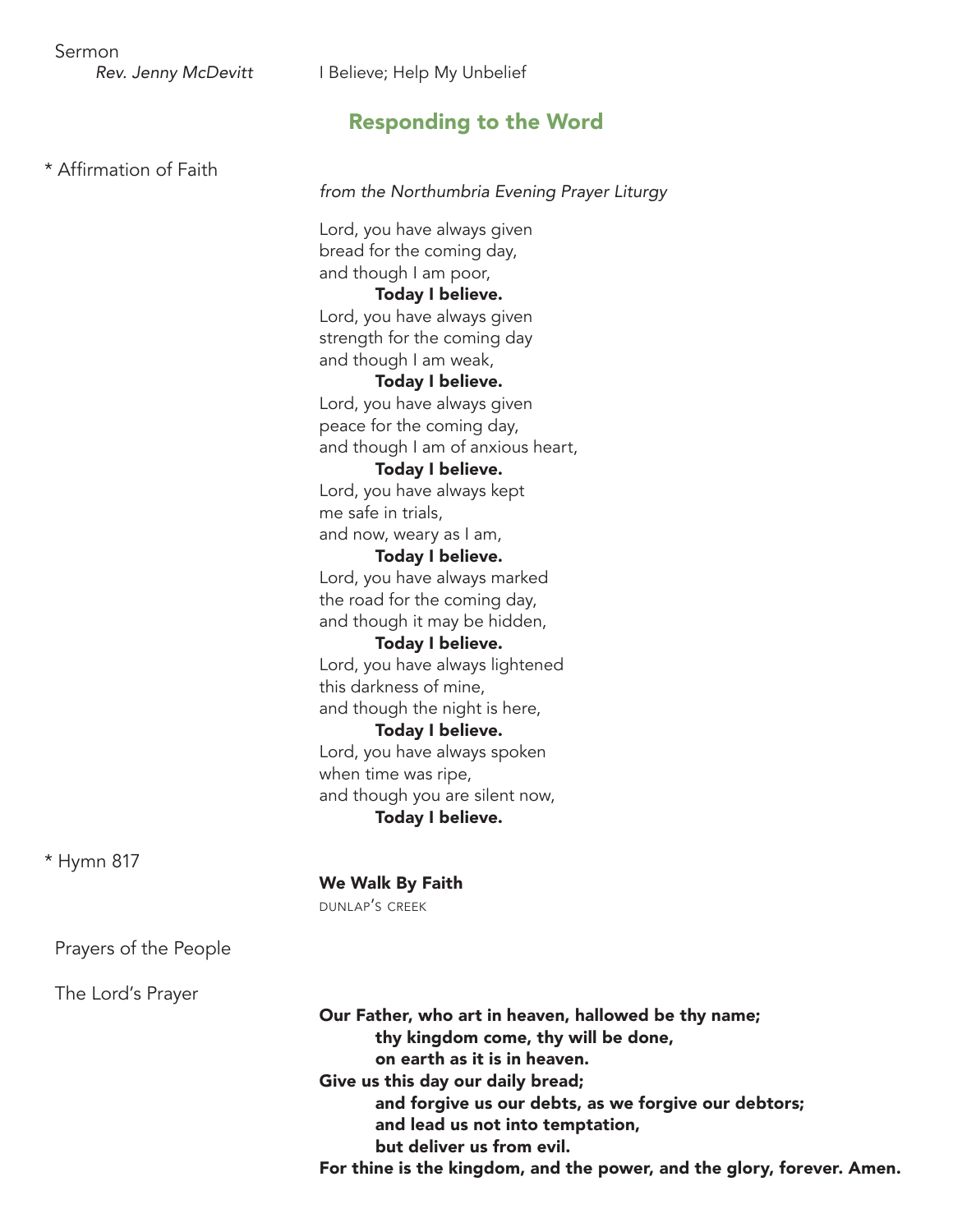| Offering                                           | You may also give by texting SHANDONPC to 73256<br>or by visiting our website, shandonpresbyterian.org.                                                                |
|----------------------------------------------------|------------------------------------------------------------------------------------------------------------------------------------------------------------------------|
| Anthem<br>Chancel Choir<br>DR. JABARIE GLASS, DIR. | Grace<br><b>MARK HAYES</b>                                                                                                                                             |
|                                                    | Amazing grace, how sweet the sound, that saved a wretch like me!<br>I once was lost, but now am found, I once was blind, but now I see.                                |
|                                                    | 'Twas grace that taught my heart to fear, and that same grace my fears relieved.<br>How precious did that grace appear the hour when I first believed!                 |
|                                                    | Through many dangers, toils, and snares, I have already safely come;<br>this grace hath brought me safe thus far, and surely grace will lead me home.                  |
|                                                    | When we've been there ten thousand years, bright shining as the glorious sun,<br>we've no less days to sing God's praise than since the day we first begun.            |
| * Doxology                                         | <b>Praise God, from Whom All Blessings Flow</b><br><b>OLD HUNDREDTH</b>                                                                                                |
|                                                    | Praise God, from whom all blessings flow;<br>praise God, all creatures here below;<br>praise God above, ye heavenly host;<br>praise Father, Son, and Holy Ghost. Amen. |
| * Prayer of Dedication                             |                                                                                                                                                                        |
| * Hymn 816                                         | If Thou but Trust in God to Guide Thee<br>WER NUR DEN LIEBEN GOTT                                                                                                      |
| * Benediction                                      |                                                                                                                                                                        |

\* Postlude

## Worship Notes

LEADING WORSHIP TODAY are Matthew McCall, Carew Bates (acolyte), Rev. John Cook, Rev. Jenny McDevitt, Jackson Ringley, Jim Gilchrist, and the Shandon Chancel Choir, under the direction of Dr. Jabarie Glass.

TODAY'S LITURGY - The Call to Worship and Prayer of Confession were written by Rev. Jenny McDevitt.

THE COVER ART — Tree of Life (2004), created by Adelino Serafim Maté, Fiel dos Santos, Hilario Nhatugueja and Christavao Canhavato, in Maputo, Mozambique. A product of the Transforming Arms into Tools project, it is made from decommissioned weapons. During Mozambique's civil war (1976-1992) millions of guns and other weapons poured into the country. Most of them remain hidden or buried. The project seeks to eliminate the threat of those weapons. Mozambicans are encouraged to exchange them for items like ploughs, bicycles and sewing machines.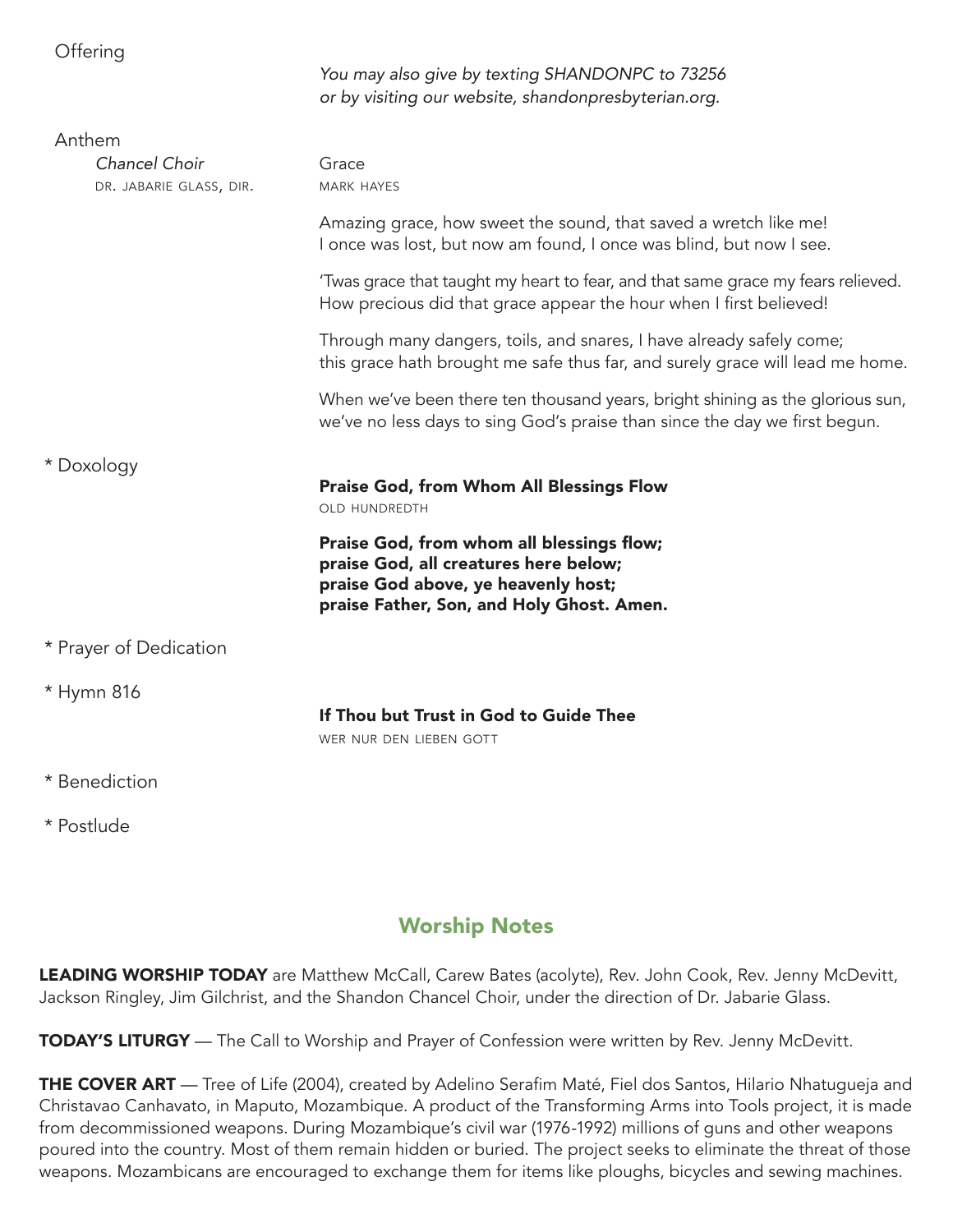In one case, a whole village gave up its weapons for a tractor. The persistence of weapons and the beautiful new creation built from surrendered weapons captures how seemingly contradictory realities can exist at the same time.

AFTER WORSHIP TODAY — Join us outside for cookies, coffee, and other refreshments. A deacon will be present in the Sower's Chapel (near the baptismal font) to receive prayer concerns or pastoral updates.

### Announcements

WOMANIST MIDRASH: A Reintroduction to the Women of the Torah and the Throne — This class will follow the work of Dr. Wil Gafney in her book by the same title. Purchase of the book is strongly recommended. Taught by Rev. Kimberly Harper Coyle. Sundays, February 27 through April 10, 9:15 am in the McDonald Youth House.

PRESBYTERIAN WOMEN BIRTHDAY/FRIENDSHIP GATHERING — All women of Shandon Presbyterian are invited to gather and celebrate our friendships and blessings at 6 p.m. Tuesday, March 22, in Davis Hall. Shandon's PW extend a special welcome to all women who have joined our congregation in 2021. The evening will include desserts, the election of new officers for Presbyteryian Women and the annual Birthday Offering. RSVP by March 11 to Deborah Goodwin, dbra48@gmail.com.

BACKPACK FOOD DONATIONS NEEDED — In February, we are collecting shelf-stable milk, macaroni and cheese (microwaveable individual size) and healthy granola bars. Drop off donations at the church. If you would like to help pack bags or deliver food to A.C. Moore, Rosewood or Dreher, sign up at bit.ly/backpackspring2022. For information, contact Rowena Nylund, 803-252-7752, Rnylund@sc.rr.com or text 803-743-7122.

MAKE A DIFFERENCE WITH MEALS ON WHEELS — Drivers are needed for Meals on Wheels routes served by Shandon. Volunteers deliver meals and make a friendly visit to eight to 10 seniors and people with disabilities in our community. If you are interested in driving on a routine basis or as a substitute, please contact Harriet McMaster, harrietmcmaster@gmail.com or 803-603-6128.

AV VOLUNTEERS NEEDED — Since the return to indoor, in-person worship, our services are livestreamed each Sunday morning. Behind the scenes are volunteers who work to ensure that anyone who wishes to worship with us can do so from anywhere in the world. From microphones to graphics, camera angles to lighting, these volunteers are integral to our worship life. If you would like to learn more about joining this team and provide AV support during worship services, contact Matt McCall, mmccall@shandonpresbyterian.org. No experience necessary!

**SCHOLARSHIP OPPORTUNITY FOR SHANDON STUDENTS** — Are you a senior in high school about to go to college? Are you a Shandon Presbyterian Youth Alum currently in college? You are elligible for funds to support your education. Print an application at bit.ly/spcscholarship2022, and return it by April 1 to Brittany Young in the Church Office, byoung@shandonpresbyterian.org.